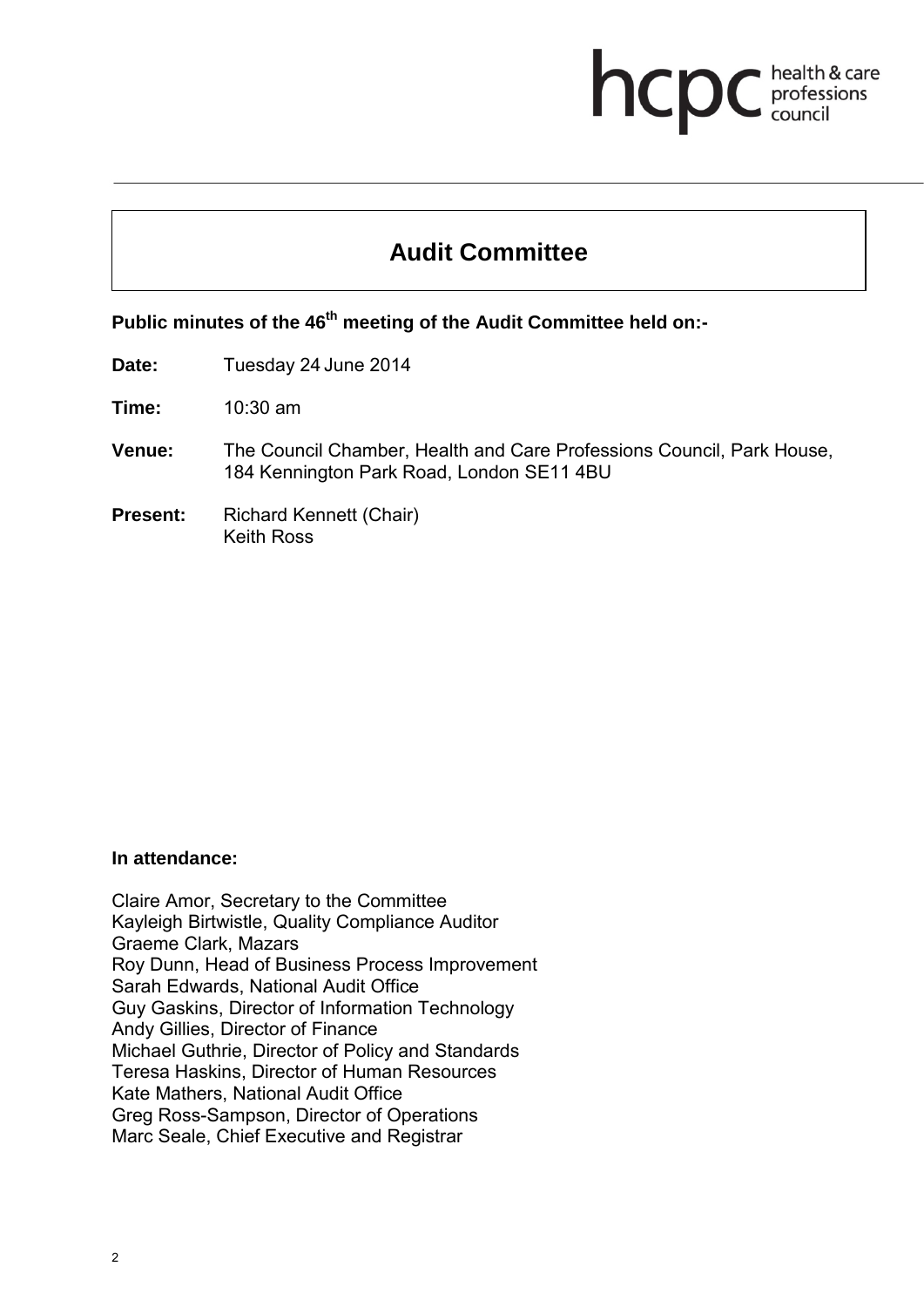## **Item 1. Apologies for absence**

1.1 There were no apologies for absence.

# **Item 2. Approval of agenda**

2.1 The Committee approved the agenda subject to the consideration of paper AUD 27/14, Internal audit report: Corporate Governance and Risk Management, following paper AUD 24/14, BSI ISO 9001:2008 Audit Report.

# **Item 3. Declarations of members' interests**

3.1 Keith Ross declared an interest since his wife is a member of the PSA.

## **Item 4. Minutes of the Audit Committee meeting of 28 November 2013 (report ref: AUD 18/14)**

4.1 It was agreed that the public minutes of the  $45<sup>th</sup>$  meeting of the Audit Committee should be confirmed as a true record and signed by the Chair.

# **Item 5. Matters arising (report ref: AUD 19/14)**

- 5.1 The Committee received a paper to note from the Executive.
- 5.2 The Committee noted the actions list as agreed at the last meeting.

# **Item 6. Business Process Improvement report (report ref: AUD 20/14)**

- 6.1 The Committee received a report summarising business process improvement work.
- 6.2 The Committee noted the following points;
	- the new role of Quality Compliance Auditor has been filled by Kayleigh Birtwistle, who previously worked in Registrations and FTP;
	- a high level new profession on-boarding process has been developed with the Projects department;
	- a 'tidy desk' policy has been implemented within the organisation. This policy requires the protection of all personally identifiable information when desks, offices or storage are left unattended; and
	- ISO 27001:2013 is being addressed by BPI with the aid of external consultants and current work focuses on reviewing the extensive list of IT controls already in place to ensure they are adequately reflected in the documentation.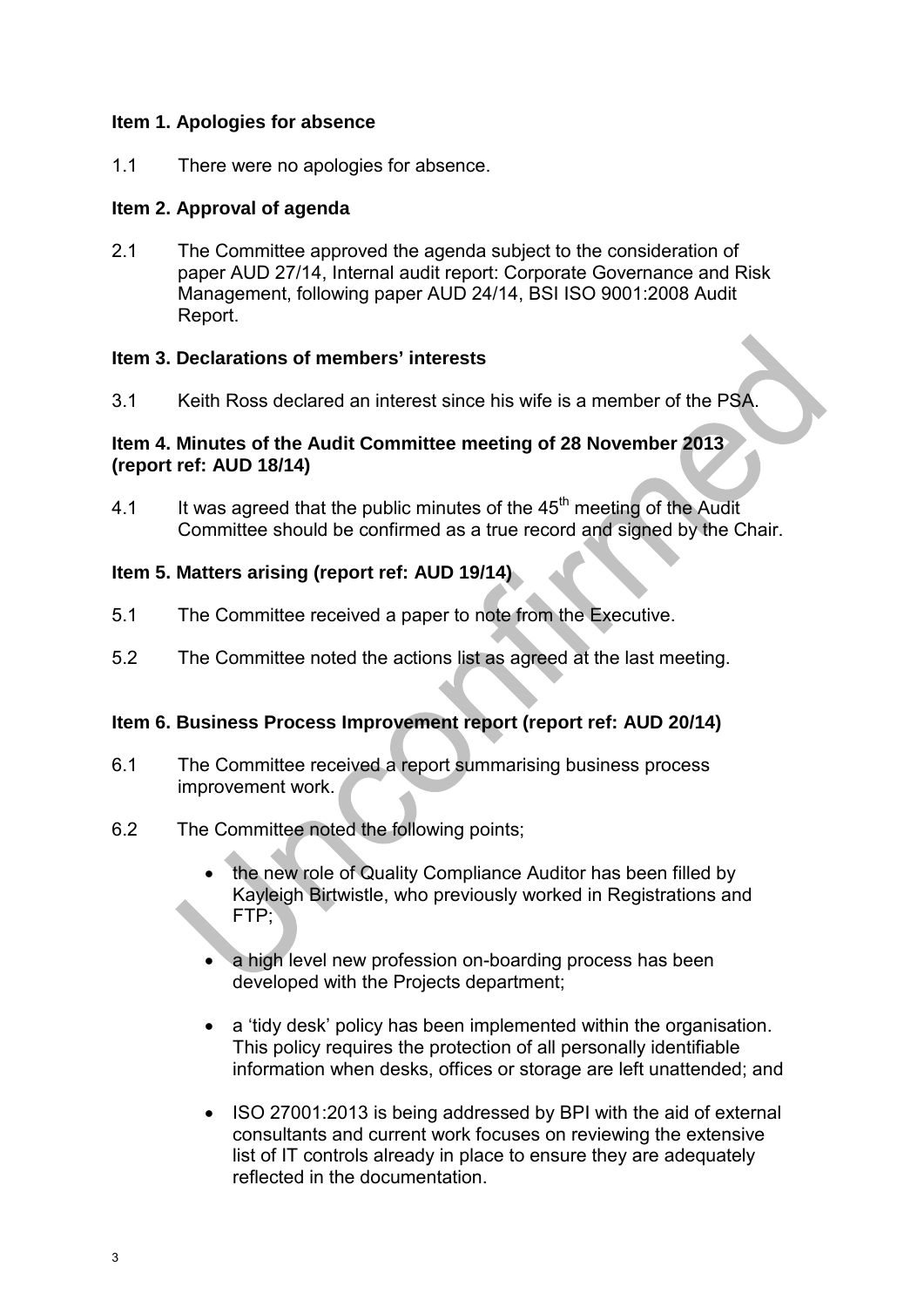6.3 The Committee noted the report.

#### **Item 7. Annual Report and Accounts 2013-14 (report ref: AUD 21/14)**

- 7.1 The Committee received a paper from the Executive, containing the draft Annual Report and Accounts for the year ending 31 March 2014, for discussion/approval.
- 7.2 The Committee noted that the National Audit Office (NAO) had completed their audit and the annual report incorporated their feedback. It was noted that the audit had gone smoothly and no significant matters had been identified. The NAO completion report formed a later item on this agenda
- 7.3 The Committee noted the tabled amendment to the paper. It agreed that the PSA's annual performance review should be referenced as an assurance.
- 7.4 The Committee noted that the 5 year plan would be presented to the Council in September 2014 and not July 2014 as stated in the executive summary to the report. This was to enable the plan to be FAST modelled.
- 7.5 The Committee discussed the treatment of the professional fees in relation the 186 Kennington Park Road building project. It was agreed that these should not be capitalised, but should be treated as operational expenditure as no final decision as to the demolition or refurbishment had yet been reached by Council.
- 7.6 The Committee agreed to recommend the Annual Report and Accounts to Council for approval subject to the amendments outlined in 7.3 and 7.5.

# **Item 8. National Audit Office - Audit Completion Report 2013-14 (report ref: AUD 22/14)**

- 8.1 The Committee received a paper for discussion from the Executive. The paper contained the National Audit Office report of audit findings for 2013-14.
- 8.2 The Committee reviewed the NAO findings, including the draft letter of representation and audit certificate. It was noted that The Comptroller and Auditor General anticipates certifying the HCPC 2013-14 financial statements with an unqualified audit opinion, without modification.
- 8.3 The Committee noted the NAO key findings on the "significant financial statement risks" identified by them in their audit planning;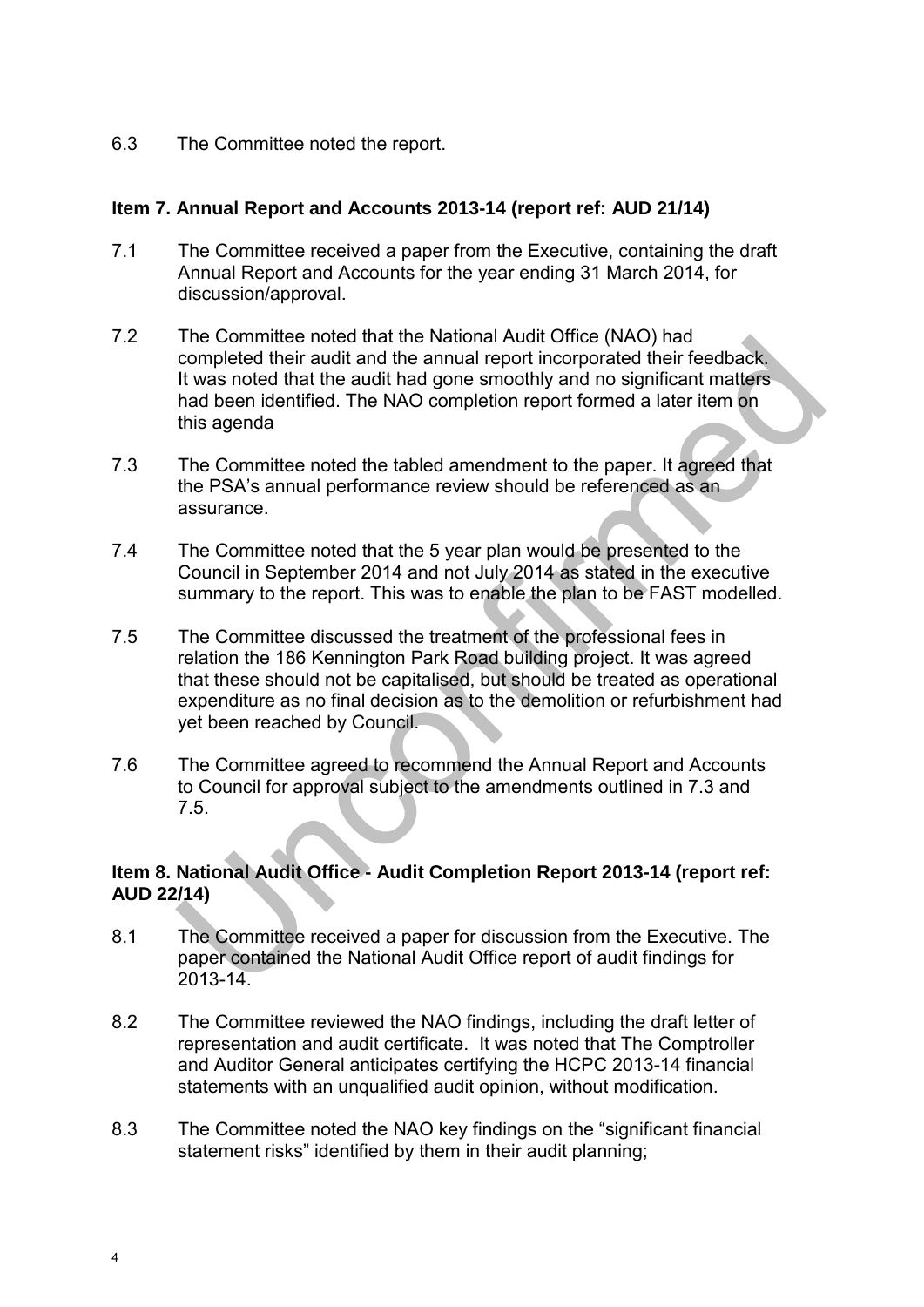- due to key HCPC staff changes this financial year, the NAO have not relied on the management accounts as a high level control to provide audit assurance for 2013-14. They will look to take this assurance in future years;
- the NAO did not identify any control weaknesses arising from the restructure of the Council and Committees;
- the NAO are content with the disclosure of the £700K impairment in the Property, Plant and Equipment note in the accounts;
- the HCPC's procurement policy has been found to be adequate and the two tenders let during the year followed due process; and
- the NAO did not identify any issues in the area of "presumed" risk of fraud".
- 8.4 The Committee noted that the future development of 186 Kennington Park Road will continue to be a key audit issue.
- 8.5 The Committee considered that the unadjusted misstatements, set out in the identified misstatements section, should not be corrected as they are not considered material. Another unadjusted misstatement was found after the NAO report had been written – this is £57k and relates to an overstatement of the provision for the closed Flexiplan pension. NAO confirmed they were happy that this is not adjusted and the Committee agreed with the Executive recommendation not to adjust as this is not a material item.
- 8.6 The Committee noted the recommendation that the HCPC undertake annual property revaluations. It was noted that this recommendation had been accepted by the Executive and that annual revaluations would take place.
- 8.7 The Committee noted the report

### **Item 9. 186 Kennington Park Road project update and Delivery Environment Complexity Analytic (report ref: AUD 23/14)**

- 9.1 The Committee received a report from the Executive.
- 9.2 The Committee noted that, at its meeting of 20 March, It was agreed that the risks of the 186 Kennington Park Road project would be evaluated using the Delivery Environment Complexity Analytic (DECA) toolkit provided by the NAO.
- 9.3 The Committee noted that;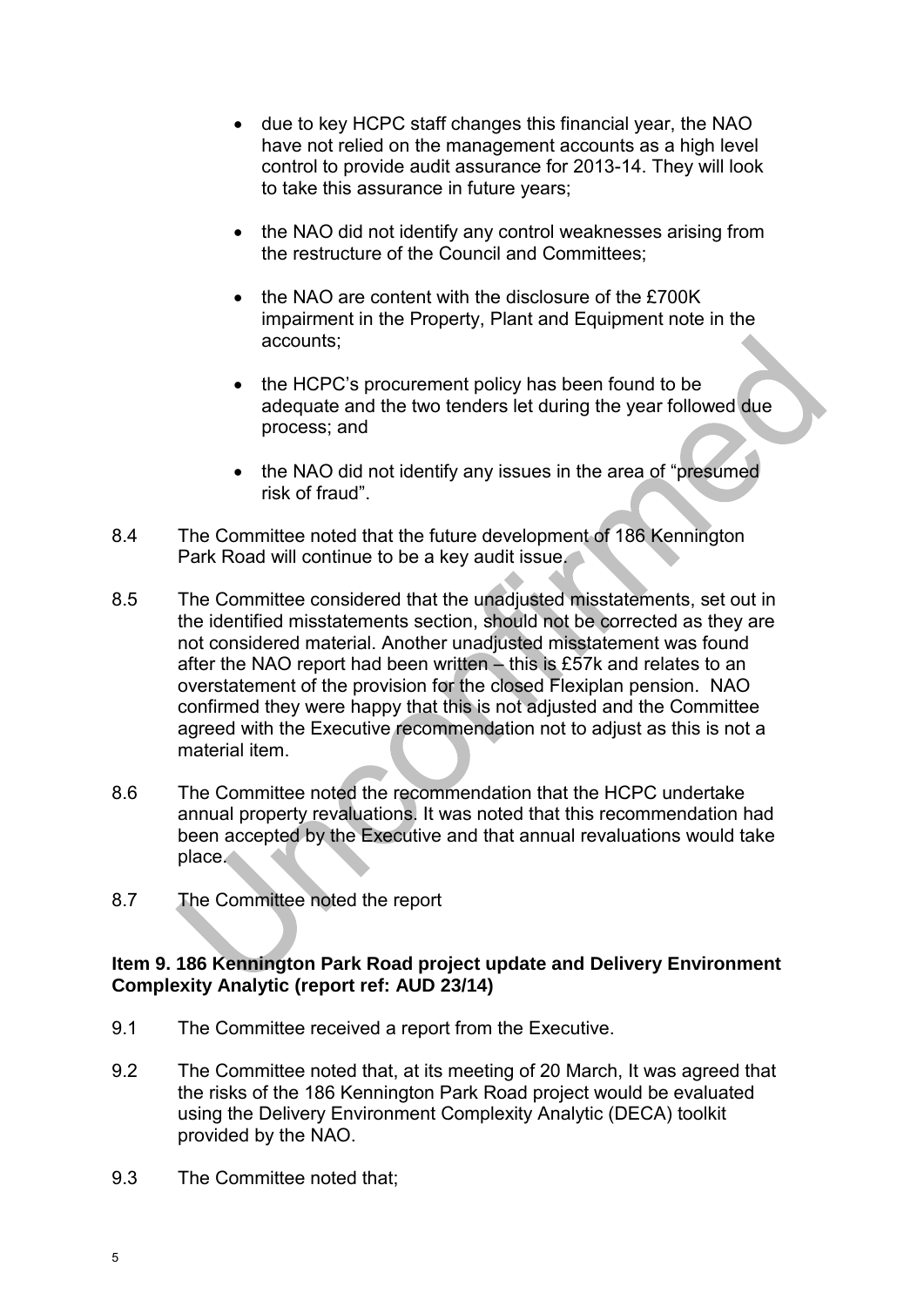- DECA provides a focus for discussion and consolidation of existing knowledge through consideration of the likely impact of 12 factors which are key influencers of success or failure;
- the Executive concluded that 5 of the 12 factors are scored as high risk, 3 as medium and 4 as low;
- the conclusion was that the overall risk of the project is medium as the financial considerations are significant, but the technology involved is not complex; and
- a project risk register is already in place and this will be updated as appropriate.
- 9.4 The Committee discussed the Executive's DECA exercise. It was agreed that it was useful. The Committee agreed that the Executive should obtain independent advice to support its final options analysis paper to Council. It was considered that this would be a significant mitigation against risk.
- **ACTION**  Executive to engage independent organisation(s) to provide written report(s) to inform the options appraisal
- 9.5 The Committee noted the report.

### **Item 10. BSI ISO 9001:2008 Audit Report (report ref: AUD 06/14)**

- 10.1 The Committee received a paper from the Executive detailing the findings of a recent BSI audit.
- 10.2 The Committee noted that BSI audited HCPC on the 6 May 2014. This was the second audit of the new three year audit cycle across the whole organisation.
- 10.3 The Committee noted that no non-conformances were recorded. The auditor made two observations on opportunities for improvement; to have a more formal Change Approval Board, and to use the IT service desk system to record requests to set up new starter accounts and changes to existing user accounts. These are being considered by the IT team
- 10.4 The Committee noted the paper

### **Item 11. Internal audit report: Corporate Governance and Risk Management (report ref: AUD 27/14)**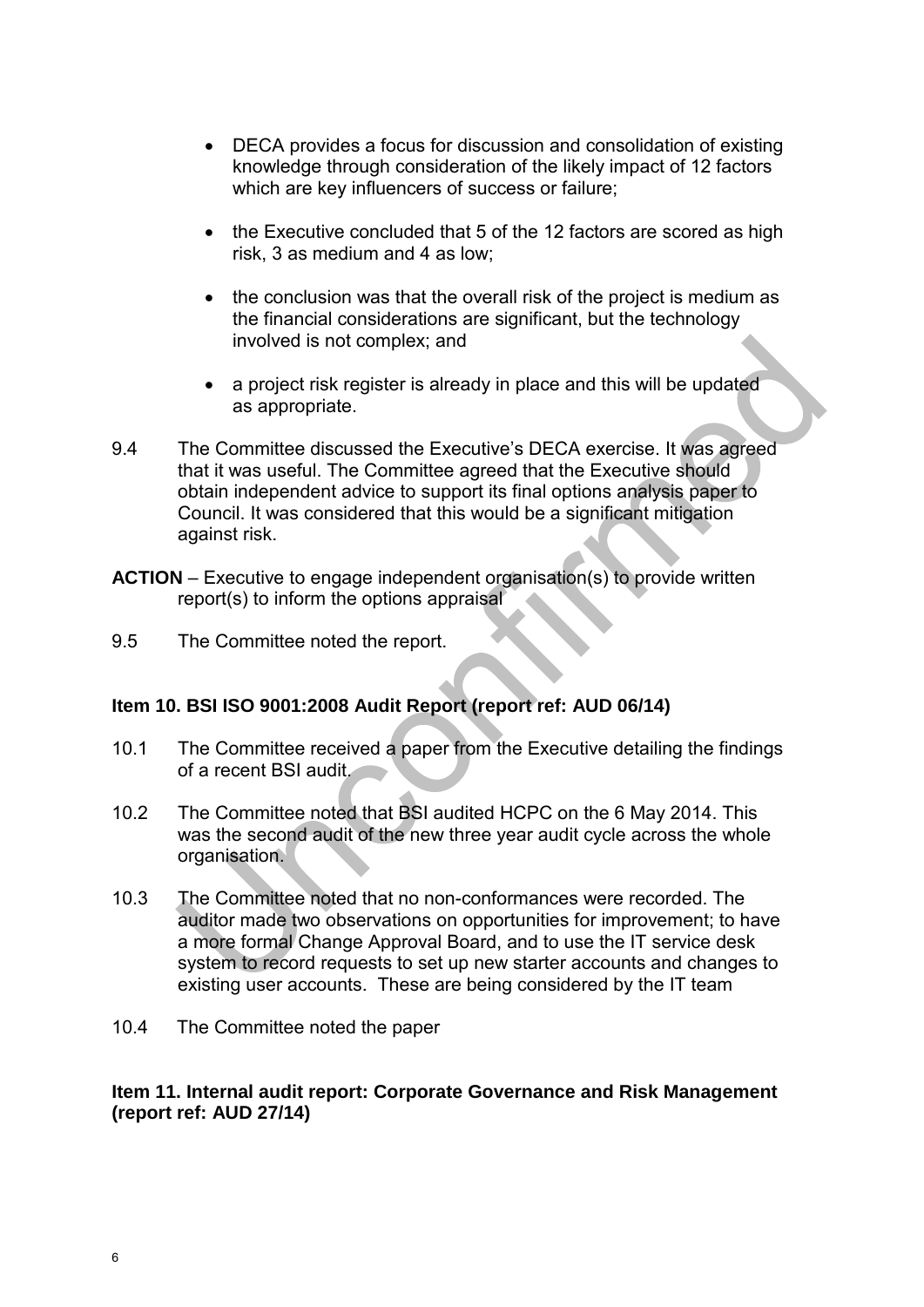- 11.1 The Committee received a paper detailing the results of a recent internal audit of the HCPC's arrangements for corporate governance and risk management.
- 11.2 The Committee noted the following points;
	- the audit achieved substantial assurance with two housekeeping recommendations;
	- the two recommendations were for the HCPC to consider assurance mapping and the relationship between strategic objectives and existing risks; and
	- the audit included a follow up of recommendations made by Mazars during the 2013-14 Bribery Act audit. Both recommendations resulting from this audit were confirmed to have been implemented.
- 11.3 The Committee discussed the report. It was noted that the Executive had undertaken to explore assurance mapping, and that this was the reason that the management comments were delayed.
- 11.4 The Committee noted the report.

#### **Item 12. Risk Assurance Mapping and Strategic Objectives (report ref: AUD 25/14)**

- 12.1 The Committee received a report for discussion/approval from the **Executive**
- 12.2 The Committee noted the following points;
	- the paper resulted from an action of the Audit Committee given to the Executive at its 20 March 2014 meeting;
	- the NAO supplied a sample Assurance Map, an analysis of which suggests that this type of approach would be disproportionate to the scale and role of HCPC;
	- the HCPC revalidates existing risks and mitigations on a six monthly basis. New risks can be added to the register at any time, or existing risks adjusted, following validation by the Executive;
	- risk owners present their risks and mitigations to the Audit Committee on a rolling programme, and individual risks can be discussed in detail;
	- strategic objectives have been mapped to risks and will be validated by risk owners in time for the Autumn Audit Committee meeting; and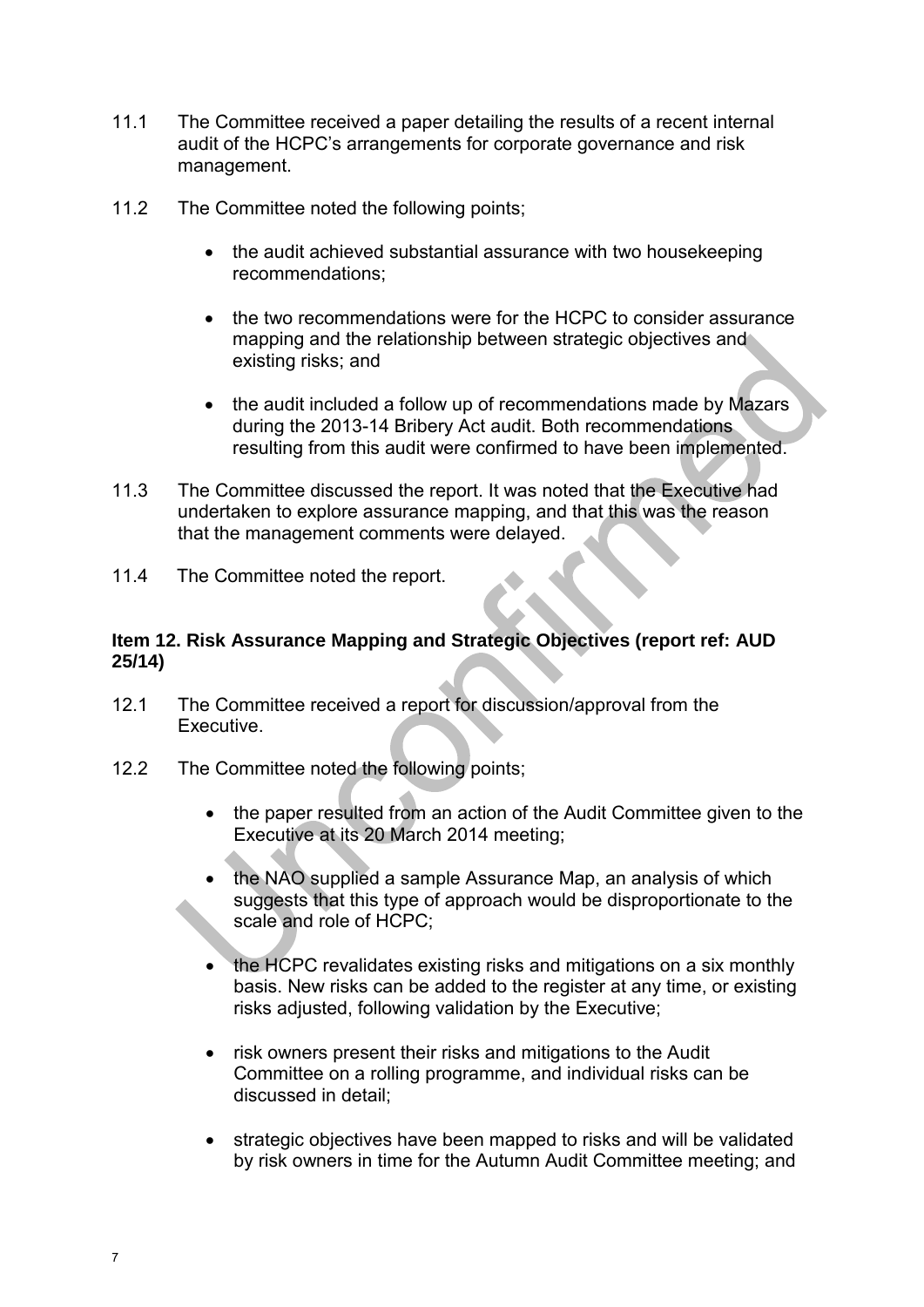- in considering the benefits of assurance mapping, the Executive concluded that this approach would provide no additional assurance at HCPC, and would require additional resources to maintain, and use.
- 12.3 The Committee discussed assurance mapping. The Committee agreed that such a document would be of benefit to the Council and Committee in gaining assurance. It was noted that the Treasury's guidance on assurance maps would be useful in producing a map for the HCPC.
- 12.4 The Committee did not consider that the strategic objectives mapped to risks document added value, and it was content for this not to be implemented if it could be demonstrated that it was already covered by the risk register.
- 12.5 The Committee agreed that the HCPC would produce an assurance map.

#### **ACTION – Executive** to produce an assurance map for the HCPC.

## **Item 13. Risk Management Strategy (report ref: AUD 26/14)**

- 13.1 The Committee received a report detailing the results of a recent internal audit of the HCPC's control and processes for managing stakeholder communications.
- 13.2 The Committee noted that a risk management strategy and associated processes have been documented. The Committee agreed that the Strategy should be amended to include assurance mapping.
- 13.3 The Committee approved the strategy subject to the inclusion of assurance mapping.

# **Item 14. Internal Audit Annual Report 2013-14 (report ref: AUD 28/14)**

- 14.1 The Committee received a paper for discussion from the Executive, setting out Mazars internal audit work in 2013-14.
- 14.2 The Committee noted the following points;
	- the internal audit strategy and operational plan for 2013-14 was considered and approved by the Audit Committee at its meeting on the 13 March  $2013$
	- contingency days were used to undertake a review of HCPC's controls and processes for ensuring partners' expenses are incurred, processed and paid in accordance with HCPC policy;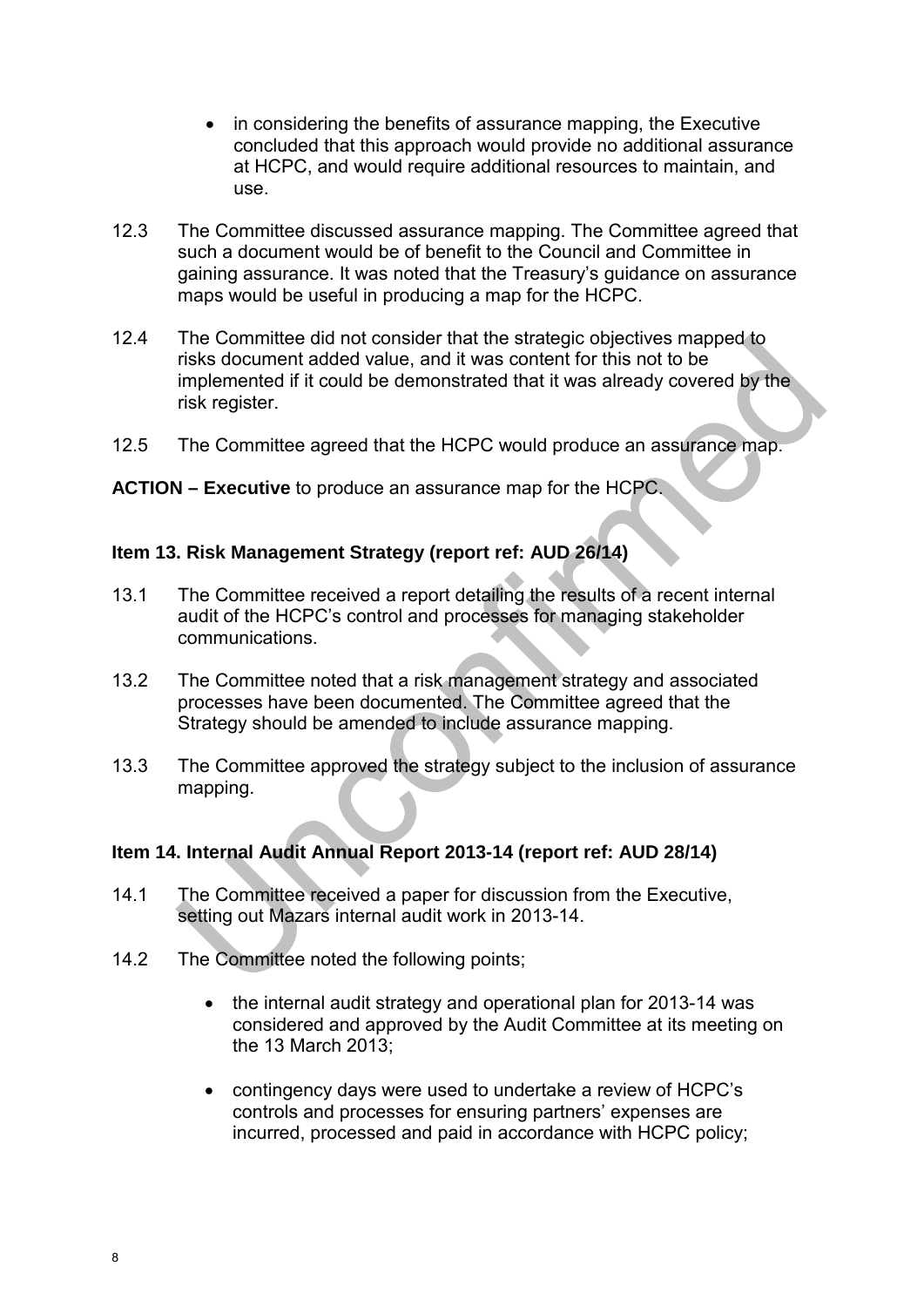- Mazars has concluded that the HCPC's governance, risk management and internal control arrangements are generally adequate and effective. Certain weaknesses and exceptions were highlighted in the audit, none of which were fundamental in nature;
- all audits were given a 'Substantial' level of assurance; and
- during the year, Mazars made no 'Priority 1' and six 'Priority 2' recommendations. All remaining recommendations were categorised as 'Priority 3'.
- 14.3 The Committee noted that a follow up review of 16 recommendations made by Mazars during 2012-13 found that four had been implemented. 10 recommendations were considered to be in the process of being implemented.
- 14.4 The Committee noted the report.

#### **Item 15. Internal audit review of recommendations (report ref: AUD 29/14)**

- 15.1 The Committee received a paper for discussion/approval from the Executive.
- 15.2 The Committee agreed that recommendations from BSI reports would be tracked using the paper in future.
- **ACTION Secretary to the Committee** to add BSI recommendations to the tracker document.
- 15.3 The Committee discussed the management responses to the recommendations. It was agreed that some required clarity as to the commitment to implementation.
- **ACTION Executive** to review the tracker document and clarify its responses.
- 15.4 The Committee noted the report.

### **Item 16. Risk owned by the Director of Finance (report ref: AUD 30/14)**

- 16.1 The Committee received a presentation on the risks owned by the Director of Finance
- 16.2 The Committee noted that risk 15.6 referred to the HCPC's ability to process payments rather than the non-payment of registrants.
- 16.3 The Committee agreed that risk 16.22 should be expanded beyond the winding up of the flexi plan pension scheme as this was close to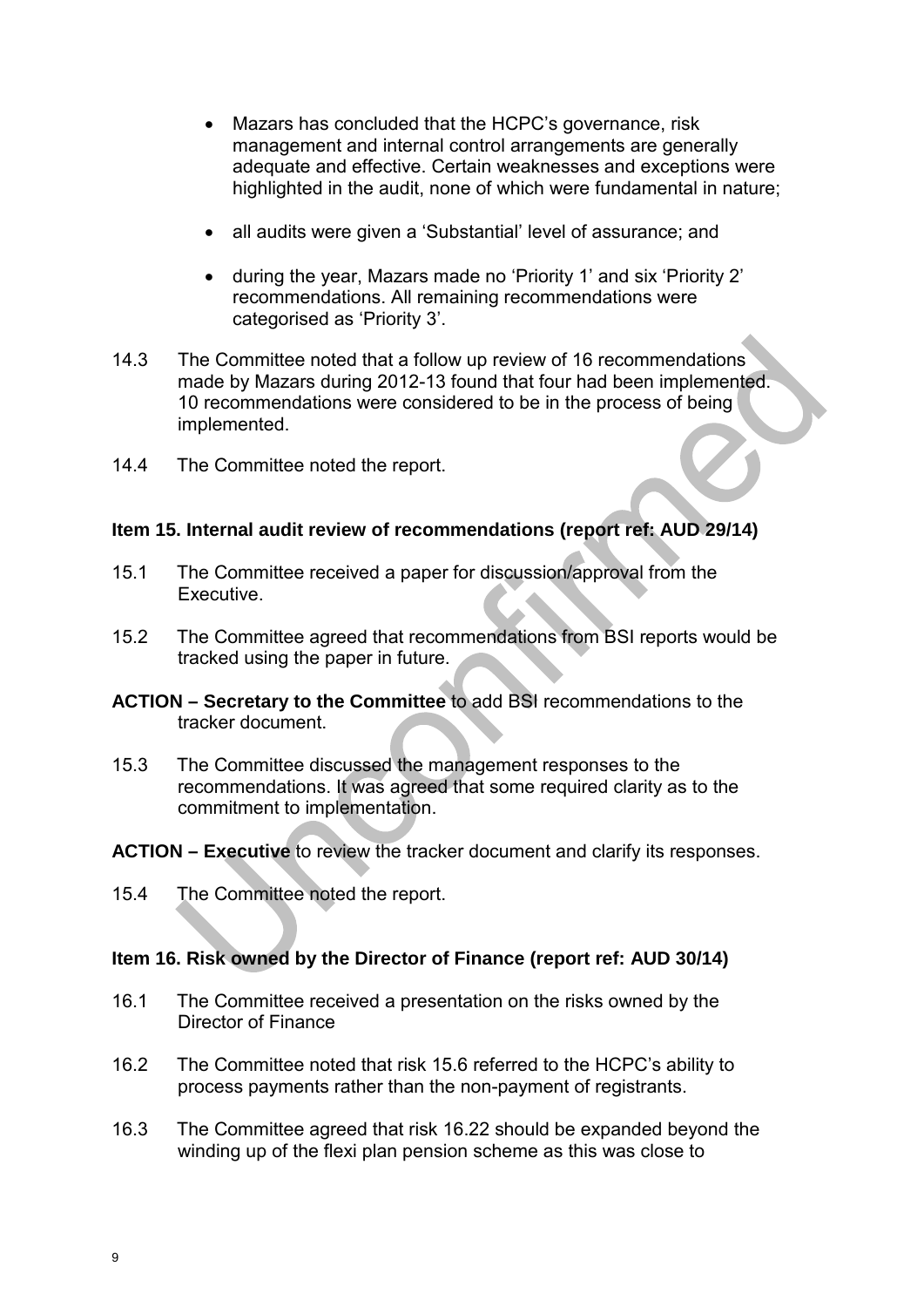finalisation. It was also agreed that the Director of Human Resources should be included as a risk owner.

**ACTION – Executive** to amend the risk register as outlined in paragraph 16.3.

# **Item 17. Risks owned by the Director of Human Resources (report ref: AUD 31/14)**

- 17.1 The Committee received a presentation on the risks owned by the Director of Human Resources.
- 17.2 The Committee noted that a succession plan was in place in the event of the loss of key members of staff as outlined in risk 11.1. Department manuals and documented process also mitigated against the risk of a loss of key post holders. The Committee considered that the risk scoring for 11.1 could be lowered. It was also agreed that the succession plan should be referred to as the organisational plan and not the chief executive plan.
- 17.3 The Committee agreed that the risk scoring for risk 11.8 could be too high and should be revaluated.

**ACTION – Executive** to amend the risk register as outlined in paragraphs 17.2 and 17.3.

# **Item 18. Risks owned by the Director of Policy and Standards (report ref: AUD 32/14)**

- 18.1 The Committee received a presentation on the risks owned by the Director of Policy and Standards
- 18.2 The Committee noted that risk 14.6, loss of corporate memory would have a significant impact on the Department, as it is heavily knowledge based, and recent staff turnover was managed well

# **Item 19. Risks owned by the Director of Council and Committee Services (report ref: AUD 33/14)**

- 19.1 The Committee received a presentation on the risks owned by the Director of Council and Committee Services
- 19.2 The Committee noted that the posssibilty of inability to meet quorums had increased due to the reduced size of the Council.
- 19.3 The Committee noted that staff training was an additional mitigation for 4.13.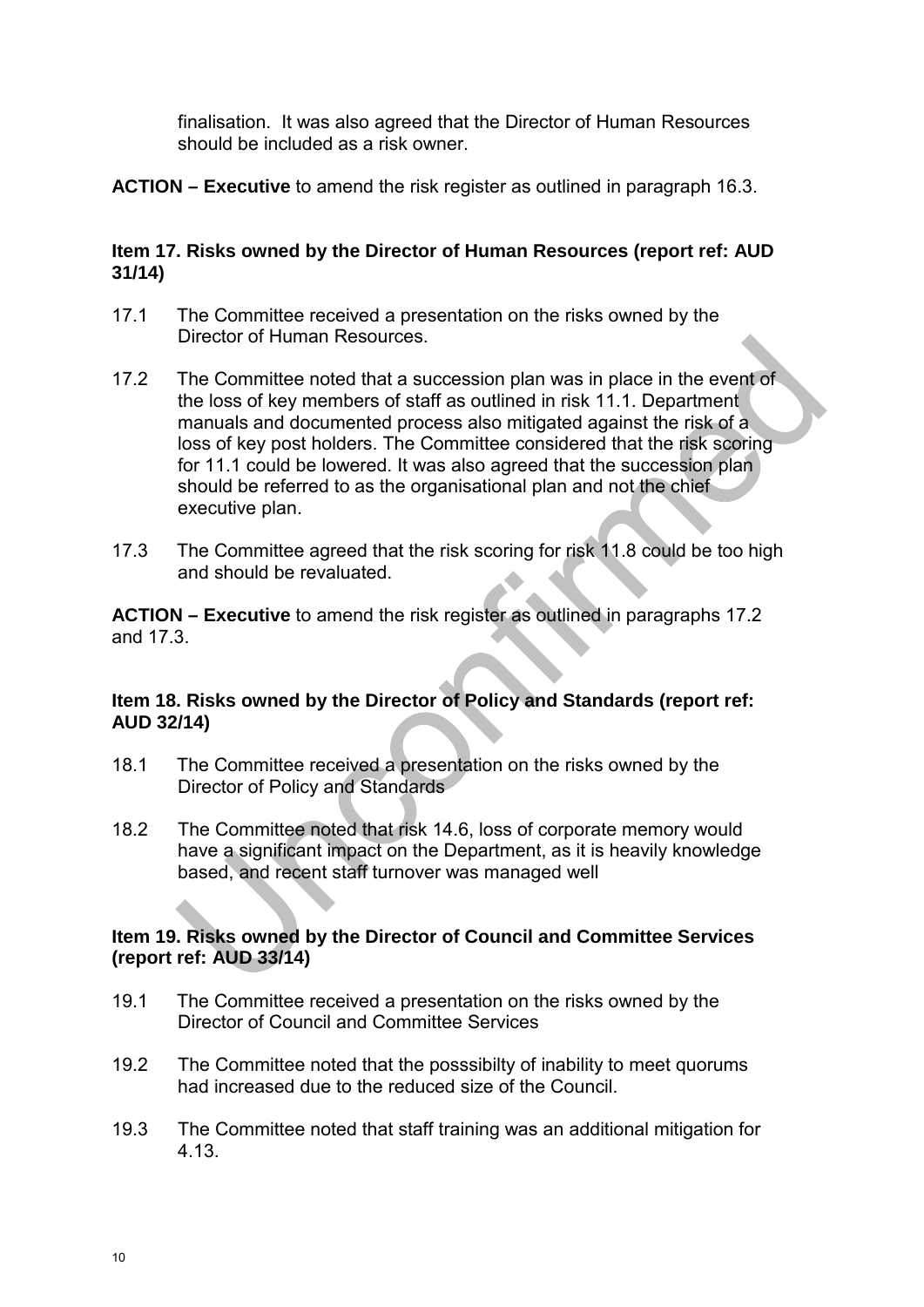- 19.4 The Committee noted that the transition to the smaller Council referred to in risk 4.14 was now complete and the risk could be removed. It was agreed that this risk should be replaced by one covering the PSA's approval of the appointments process.
- 19.5 The Committee agreed that a risk concerning a failure to recruit an appropriate mix of skills on the Council should be added to the register.

**ACTION – Executive** to amend the risk register as outlined in paragraphs 19.4 and 19.5.

#### **Item 20. Risks owned by the Director of Information Technology (report ref: AUD 34/14)**

- 20.1 The Committee received a presentation on the risks owned by the Director of Information Technology
- 20.2 The Committee noted that information security was a key priority for the department and that increased awareness around hacking had led to enhanced testing.

# **Item 21. Audit Committee terms of reference mapping (report ref: AUD 35/14)**

- 21.1 The Committee received a paper from the Executive.
- 21.2 The Committee noted that at its meeting on 20 March 2014, it requested that the Executive undertake a 'mapping exercise' in which the terms of the model terms of reference for an Audit and Risk Assurance Committee as set out in the Treasury's *Audit and Risk Assurance Committee Handbook* (April 2013) would be compared the HCPC's current terms of reference for the Audit Committee.
- 21.3 The Committee noted that the HCPC's scheme of delegation reserves the responsibility for the standing orders of any committee as the Council's alone; however the frequency of the meetings is a decision for the Committee. The Committee agreed that for 2015 onwards, the Committee should meet a minimum of 4 times a year.

**ACTION – Secretary to Council** to amend the Committee dates for 2015 as outlined in paragraph 21.3.

21.4 The Committee discussed succession planning for the Committee membership. It was noted that one member of the Committee would be coming to the end of their term of appointment at the end of 2014. The Committee discussed the possibility of appointing a successor to enable a smooth transition, however it was noted that this was a decision for Council.